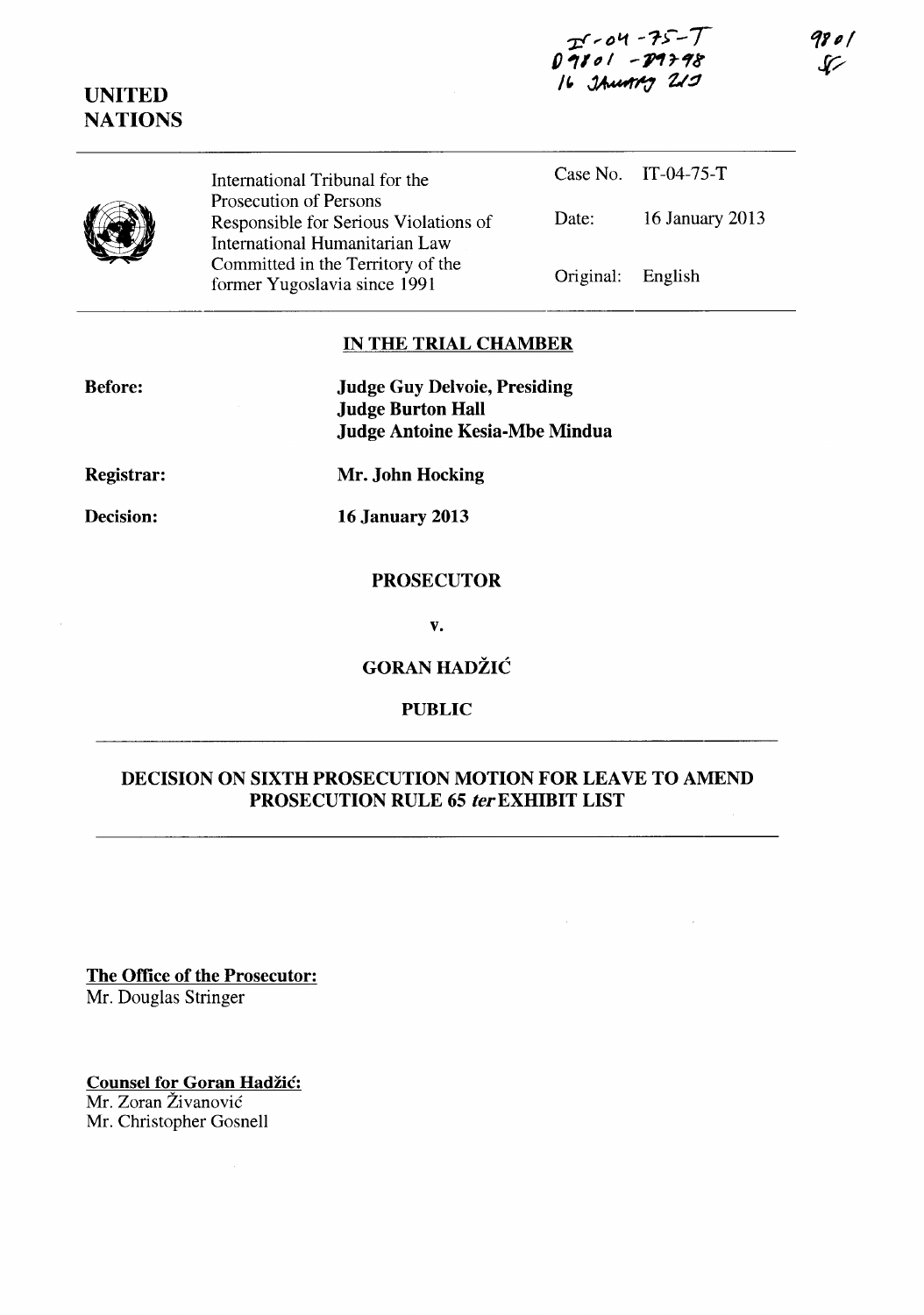1. **THIS TRIAL CHAMBER** of the International Tribunal for the Prosecution of Persons Responsible for Serious Violations of International Humanitarian Law Committed in the Territory of the former Yugoslavia since 1991 ("Tribunal") is seised of the "Sixth Prosecution Motion for Leave to Amend Its Rule 65 *ter* Exhibit List", filed confidentially by the Prosecution on 10 December 2012 ("Motion"). On 24 December 2012, the Defence filed its confidential "Response to Sixth Prosecution Motion for Leave to Amend Its Rule 65 *ter* Exhibit List" ("Response").

2. The Motion relates to the "Prosecution Notice of Rule 65 *ter* (E) Filings", filed by the Prosecution on 20 June 2012,<sup>1</sup> which included, *inter alia*, the Prosecution exhibit list ("Exhibit") List") filed pursuant to Rule 65 *ter* (E)(iii) of the Rules of Procedure and Evidence of the Tribunal ("Rules").

### **A. Submissions**

3. The Prosecution seeks leave to amend the Exhibit List by adding nine documents.<sup>2</sup> The Prosecution submits that it has met the legal test to amend the Exhibit List and asserts that the Defence will have adequate time to assess the documents prior to their use in this case.<sup>3</sup> The documents the Prosecution seeks to add to the Exhibit List comprise the following: (a) proof of death documents that it recently received pursuant to a Request for Assistance from the Republic of Croatia;<sup>4</sup> (b) photographs taken by the Prosecution in late September 2012 related to an alleged place of detention relevant to the Indictment;<sup>5</sup> and (c) two documents concerning Lovas and some surrounding villages that the Prosecution did not consider including on the Exhibit List until certain issues were raised during the cross-examination of GH-102.<sup>6</sup>

4. The Defence opposes the addition of Rule 65 *ter* 06369 to the Exhibit List,? submitting that its inclusion would be unfair and prejudicial to the Defence at this stage of the Prosecution case; $s$ that the unfairness could not be remedied by tendering the document through GH-068 because that witness is not in a position to attest to the document's authenticity or the veracity of its contents and could not be meaningfully cross-examined on the allegations contained in the document;<sup>9</sup> and that

- Motion, paras 1, 4-6.
- Motion, paras 1, 7.
- Motion, paras 1, 8-10.

<sup>&</sup>lt;sup>1</sup> Public, with confidential Annexes A, B, C, and E, and confidential and *ex parte* Annexes D and F.

Motion, paras 1, 11.

Motion, paras 1, 3.

Response, paras 1, 6.

<sup>8</sup> Response, paras 2, 4-5.

<sup>&</sup>lt;sup>9</sup> Response, paras 4-5.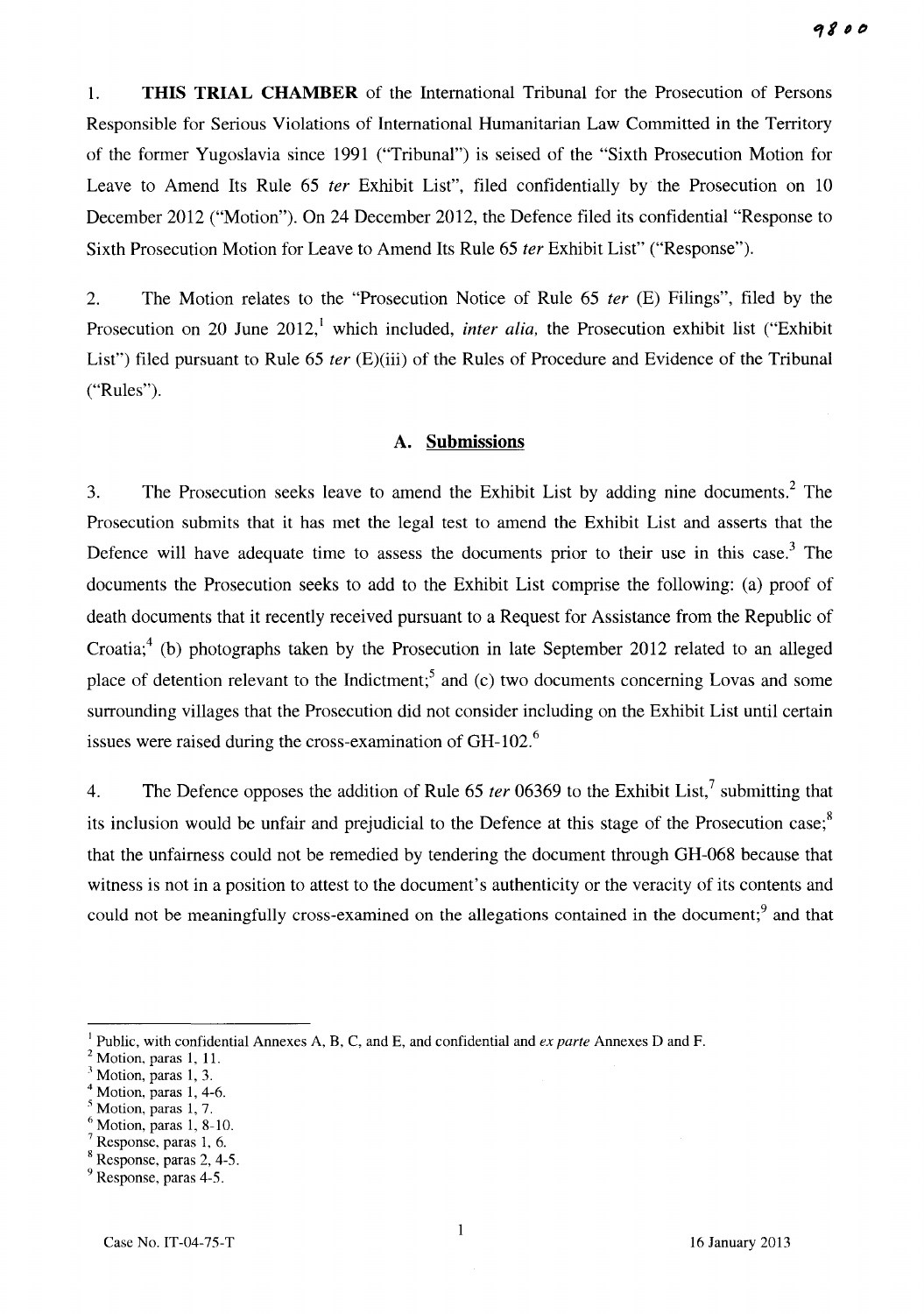good cause has not been shown by the Prosecution to justify the addition of the document to the Exhibit List.<sup>10</sup>

# **B. Applicable Law**

5. Rule 65 *ter* (E)(iii) of the Rules provides, *inter alia,* that the Prosecution shall file, within a time-limit set by the Pre-Trial Judge and not less than six weeks before the Pre-Trial Conference, "the list of exhibits the Prosecutor intends to offer", serving on the defence copies of the listed exhibits. In the exercise of its inherent discretion in managing the trial proceedings, and if satisfied that this is in the interests of justice, a Trial Chamber may grant a Prosecution request to amend the filed exhibit list.<sup>11</sup> In doing so, a Trial Chamber must be satisfied that, taking into account the specific circumstances of the case, good cause is shown for amending the original list and that the newly offered material is relevant and of sufficient importance to justify the late addition. Moreover, a Trial Chamber must carefully balance any amendment to the original list with an adequate protection of the rights of the accused.<sup>12</sup>

# **c. Discussion**

6. The Chamber recalls that the deadline for the filing of the Exhibit List in this case was 19 June 2012.<sup>13</sup>

7. The Chamber issued an oral decision on 7 January 2013 granting the Motion in part and permitting the Prosecution to add four of the documents to the Exhibit List.<sup>14</sup>

8. The document designated with Rule 65 *ter* number 06369 appears to be the minutes from a meeting of 3 November 1991 attended by representatives from the Territorial Defence (TO); the villages of Lovas, Opatovac, Sotin, Tovarnik, and Mohovo; and the SBWS government. The Trial Chamber finds that the Prosecution, in the present circumstances, has demonstrated good cause for addition of the document to the Exhibit List.

9. The Chamber is satisfied that, taking into account the specific circumstances of the case and the lack of opposition to the remainder of the Motion from the Defence, good cause has been shown

<sup>10</sup> Response, para. 3.

<sup>&</sup>lt;sup>11</sup> Prosecutor v. Karadžić, Case No. IT-95-5/18-T, Decision on the Prosecution's Motion for Leave to File a Supplemental Rule 65 ter Exhibit List, 18 March 2010 *("Karadžić Decision")*, para. 7; *Prosecutor v. Popović et al.*, Case No. IT-05-SS-AR73.1, Decision on Appeals Against Decision Admitting Material Related to Borovcanin's Questioning, 14 December 2007 *("Popovic* Appeal Decision"), para. 37.

<sup>12</sup>*Karadzid* Decision, para. S; *Popovic'* Appeal Decision, para. 37.

<sup>&</sup>lt;sup>13</sup> Order on Pre-Trial Work Plan, 16 December 2011, Annex A, p. 1.

<sup>&</sup>lt;sup>14</sup> The Trial Chamber granted the Prosecution request to add documents designated with the following Rule 65 *ter* numbers: 06365, 06366, 06367, and 06368. Oral Decision, 7 January 2013, T. 2298-2299.